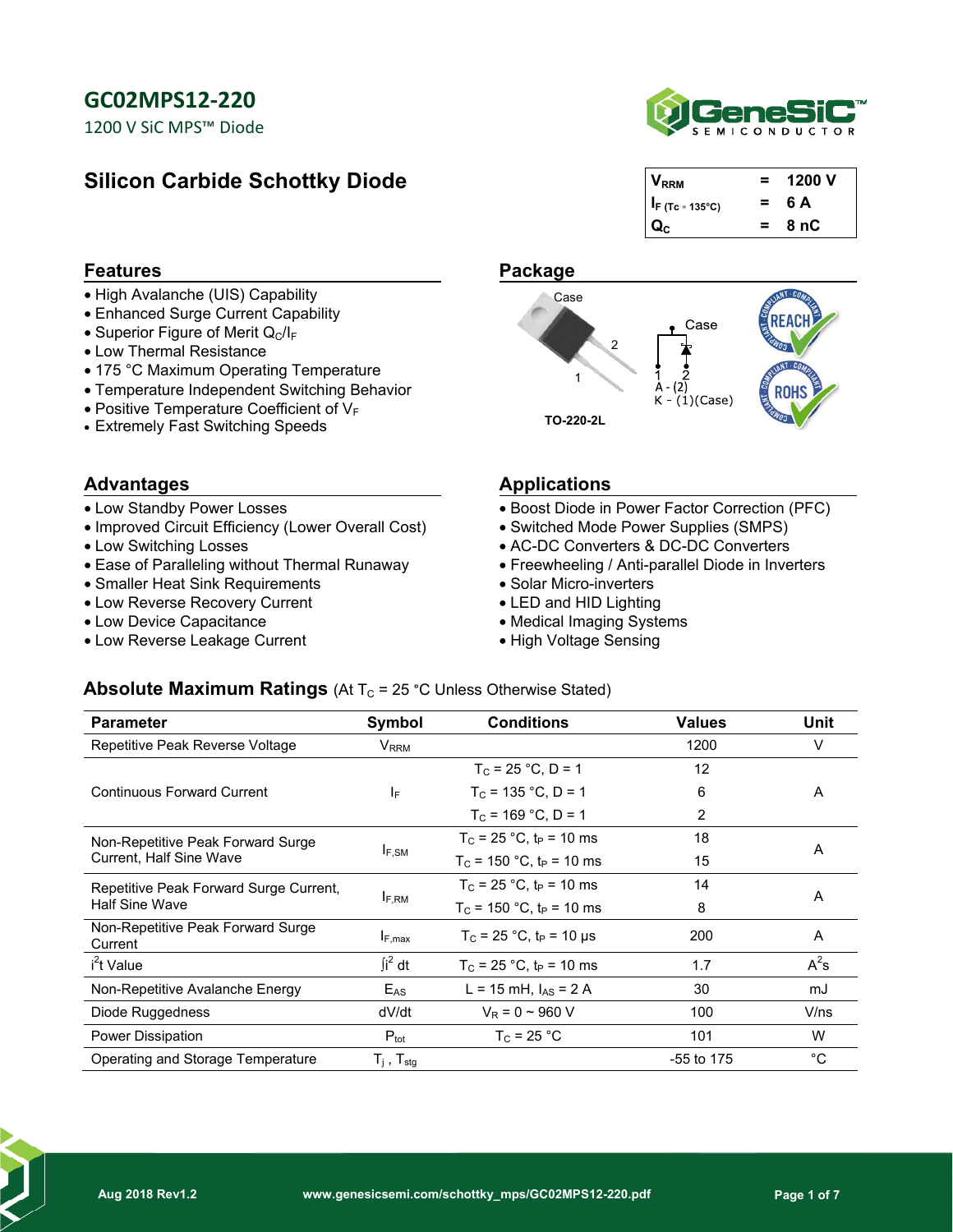1200 V SiC MPS™ Diode



## **Electrical Characteristics**

| <b>Parameter</b>               |                | <b>Conditions</b>                                |                             | <b>Values</b> |      |      |      |  |
|--------------------------------|----------------|--------------------------------------------------|-----------------------------|---------------|------|------|------|--|
|                                | Symbol         |                                                  |                             | Min.          | Typ. | Max. | Unit |  |
| Diode Forward Voltage          | $V_F$          |                                                  | $I_F = 2 A$ , $T_i = 25 °C$ |               | 1.5  | 1.8  | v    |  |
|                                |                | $I_F = 2 A$ , T <sub>i</sub> = 175 °C            |                             |               | 2    | 2.4  |      |  |
| <b>Reverse Current</b>         | <sup>I</sup> R | $V_R$ = 1200 V, T <sub>i</sub> = 25 °C           |                             | 0.2           | 2    |      |      |  |
|                                |                | $V_R$ = 1200 V, T <sub>i</sub> = 175 °C          |                             |               | 0.6  | 7.2  | μA   |  |
| <b>Total Capacitive Charge</b> | $Q_{C}$        |                                                  | $V_{\rm B} = 400 V$         |               | 5    |      | nC   |  |
|                                |                | $I_F \leq I_{F,MAX}$<br>$dl_F/dt = 200$ A/us     | $V_R = 800 V$               |               | 8    |      |      |  |
| <b>Switching Time</b>          | t。             | $T_i = 175 °C$                                   | $V_R = 400 V$               |               | < 10 |      | ns   |  |
|                                |                |                                                  | $V_R = 800 V$               |               |      |      |      |  |
| <b>Total Capacitance</b>       | C              | $V_R$ = 1 V, f = 1 MHz, T <sub>i</sub> = 25 °C   |                             |               | 127  |      | pF   |  |
|                                |                | $V_R$ = 800 V, f = 1 MHz, T <sub>i</sub> = 25 °C |                             |               | 10   |      |      |  |

## **Thermal / Mechanical Characteristics**

| Thermal Resistance, Junction - Case | $\mathsf{r}_{\mathsf{thJC}}$ |     | $\degree$ C/W |
|-------------------------------------|------------------------------|-----|---------------|
| Weight                              | W1                           |     |               |
| <b>Mounting Torque</b>              | $^{\rm{H}}$ M                | v.a | Nm            |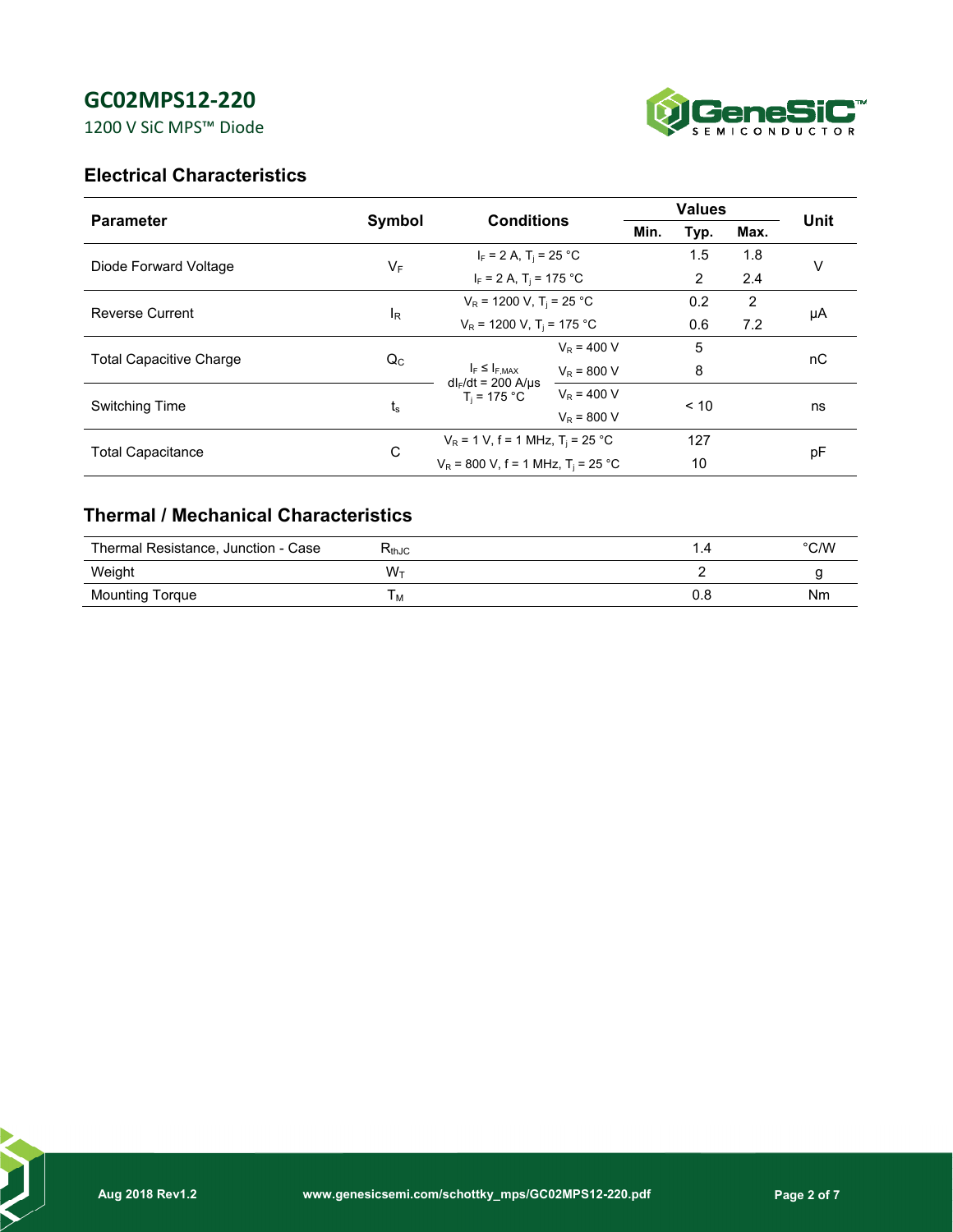







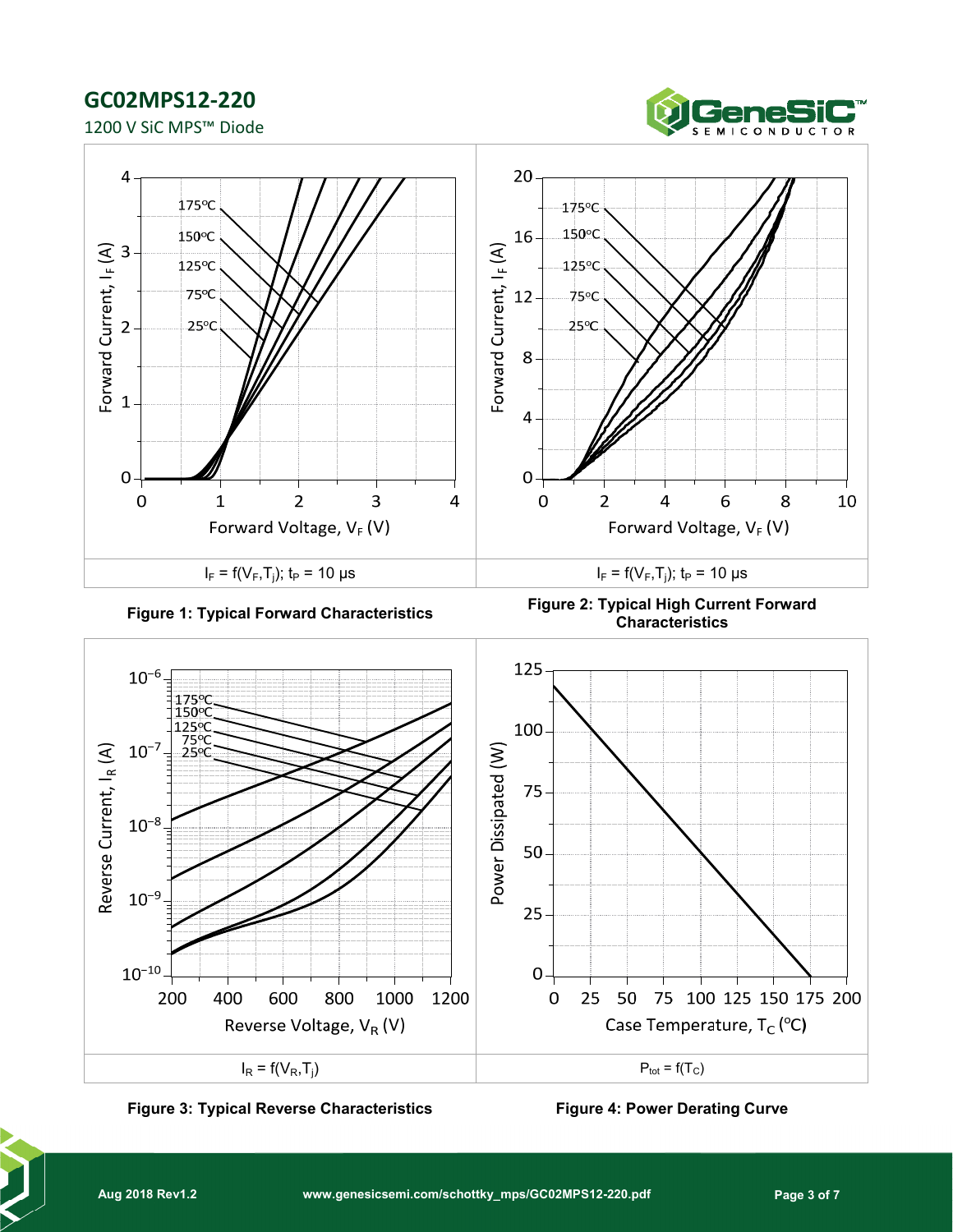1200 V SiC MPS™ Diode







**Figure 8: Typical Capacitive Energy vs Reverse Voltage Characteristics**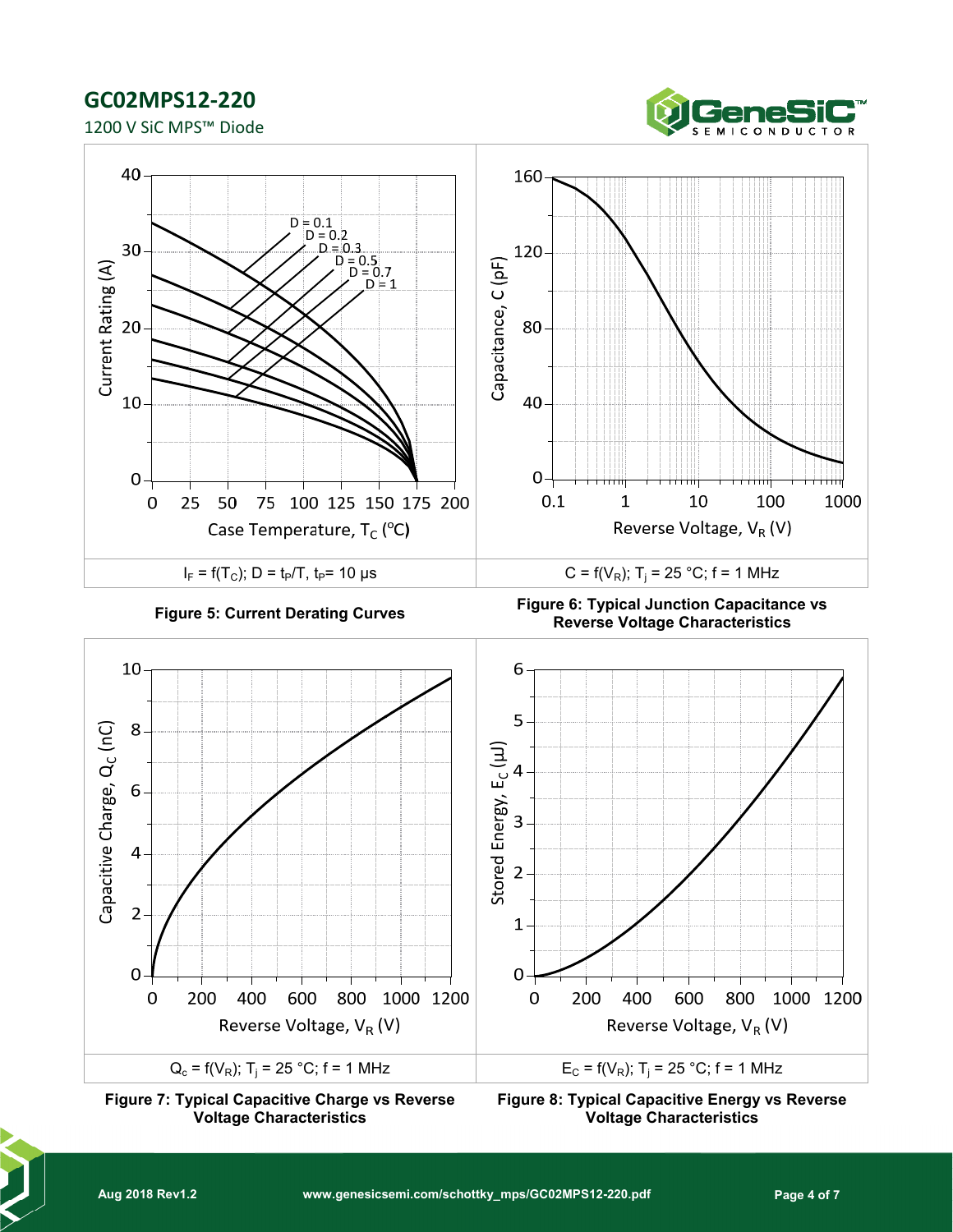1200 V SiC MPS™ Diode





**Figure 9: Transient Thermal Impedance**





 $I_F = (V_F - V_{BI})/R_{DIFF}(A)$ 

**Built-In Voltage (VBI):** 

$$
V_{\text{Bi}}(T_{j}) = m^{*}T_{j} + n (V)
$$
  
m = -1.49e-03, n = 1.01

**Differential Resistance (RDIFF):** 

$$
R_{\text{DIFF}}(T_j) = a^*T_j^2 + b^*T_j + c \ (\Omega);
$$

$$
a = 6.33e-06
$$
,  $b = 1.06e-03$ ,  $c = 0.224$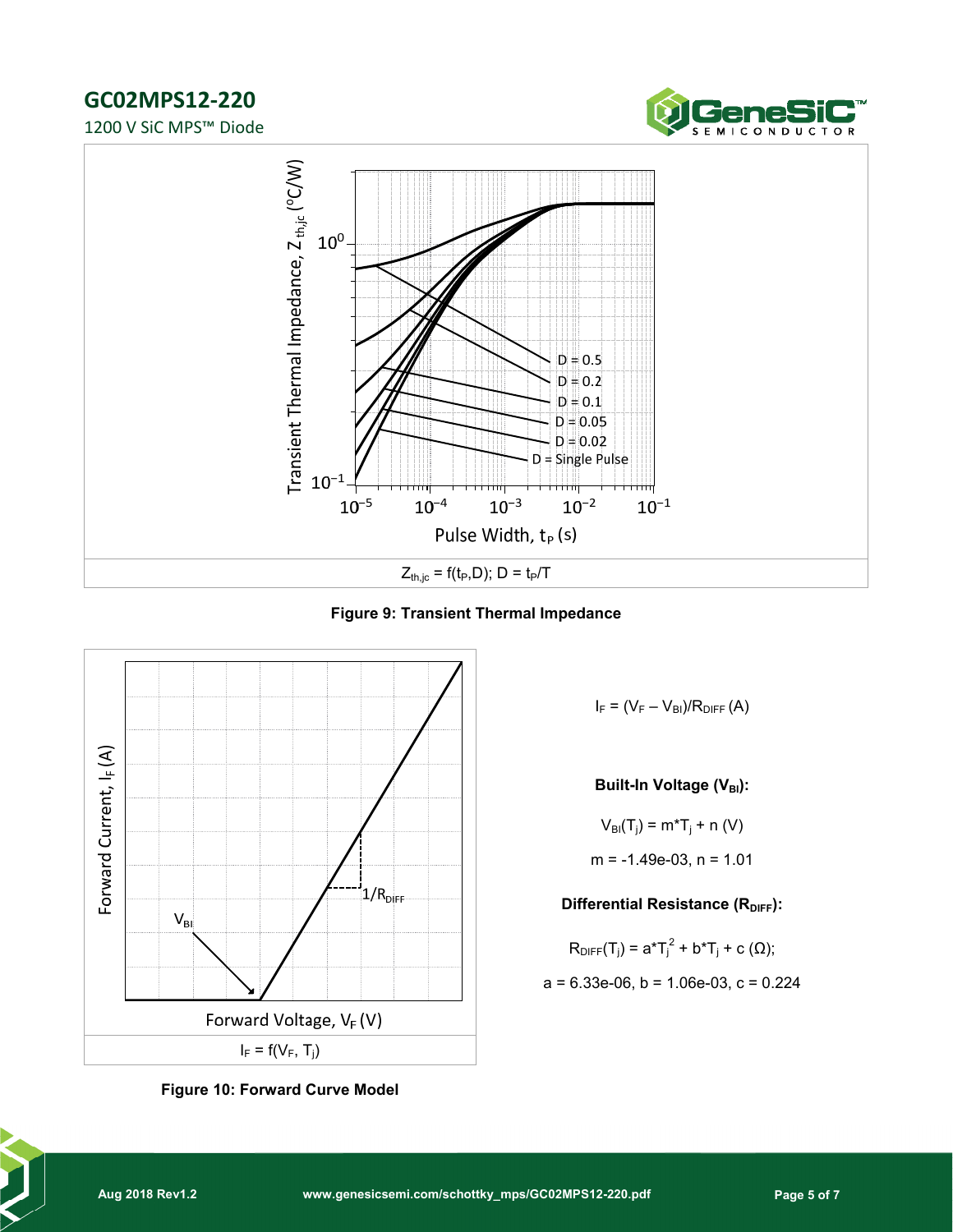1200 V SiC MPS™ Diode



### **Package Dimensions**

**TO-220-2L Package Outline** 



#### **Recommended Solder Pad Layout**



#### **NOTE**

- 1. CONTROLLED DIMENSION IS INCH. DIMENSION IN BRACKET IS MILLIMETER.
- 2. DIMENSIONS DO NOT INCLUDE END FLASH, MOLD FLASH, MATERIAL PROTRUSIONS